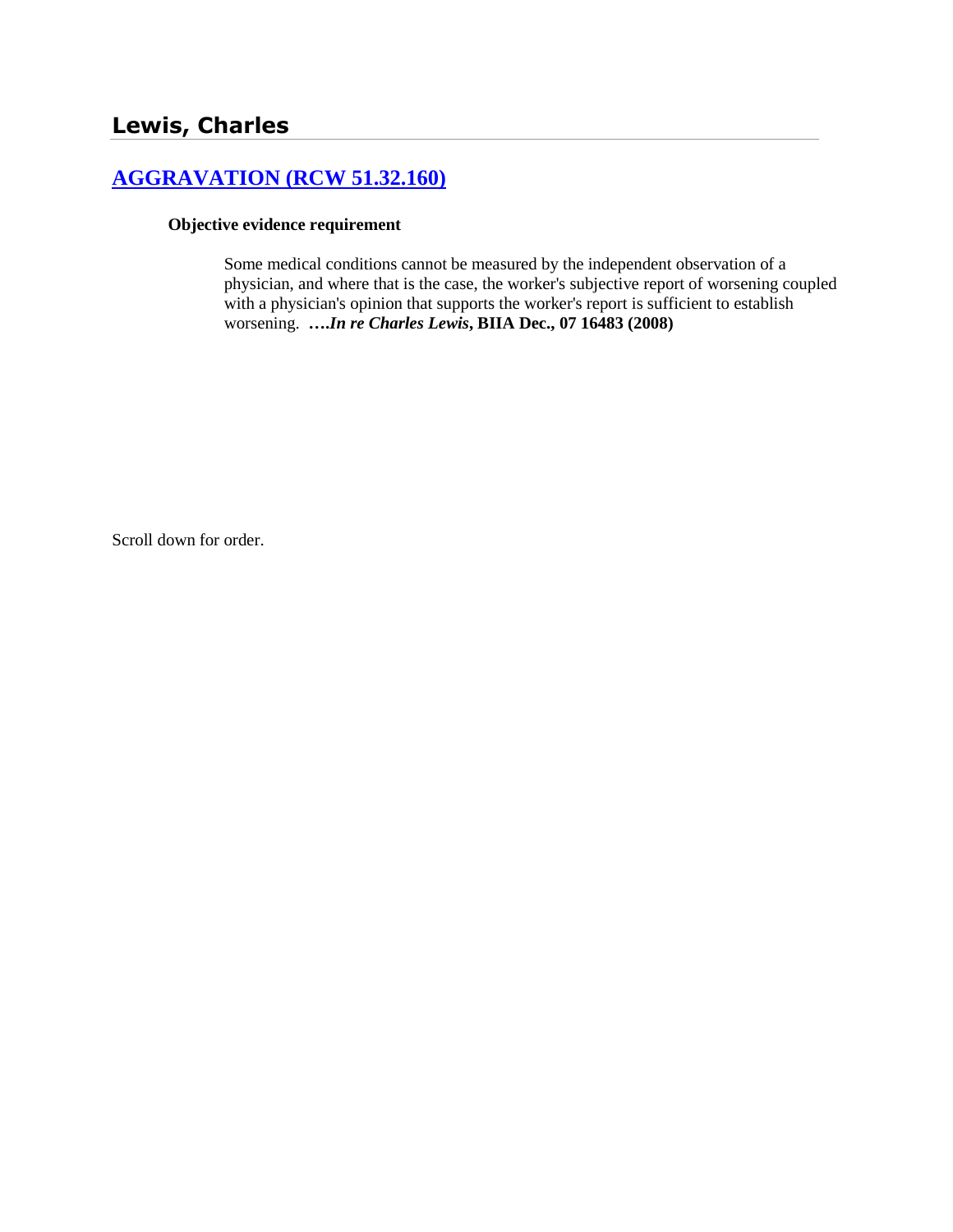## **BEFORE THE BOARD OF INDUSTRIAL INSURANCE APPEALS STATE OF WASHINGTON**

**)**

**IN RE: CHARLES R. LEWIS ) DOCKET NO. 07 16483**

**CLAIM NO. M-570914 ) DECISION AND ORDER**

APPEARANCES:

1

2

3

4

5 6

7

8

9

10

11

12

13

14

15

16

17

Claimant, Charles R. Lewis, by Calbom & Schwab, P.S.C., per G. Joe Schwab and Bryce P. McPartland

Employer, Aalbu Brothers of Everett, Inc., None

Department of Labor and Industries, by The Office of the Attorney General, per M. Ann McIntosh, Assistant

The claimant, Charles R. Lewis, filed an appeal with the Board of Industrial Insurance Appeals on June 14, 2007, from an order of the Department of Labor and Industries dated June 5, 2007. In this order, the Department affirmed its prior order dated June 28, 2006, in which the Department denied the claimant's application to reopen the claim. The Department order is **REVERSED AND REMANDED**.

## **DECISION**

Pursuant to RCW 51.52.104 and RCW 51.52.106, this matter is before the Board for review and decision on a timely Petition for Review filed by the claimant to a Proposed Decision and Order issued on July 9, 2008, in which the industrial appeals judge affirmed the order of the Department dated June 5, 2007, in which the Department denied the claimant's application to reopen his claim. The basis for the decision was that worsening of the condition for which treatment was sought was not evidenced by objective findings.

The Board has reviewed the evidentiary rulings in the record of proceedings and finds that no prejudicial error was committed. The rulings are affirmed.

The question before us is whether objective findings are necessary if there is no way to measure and objectively quantify the status of the condition alleged to have worsened. We believe the answer is no. To hold otherwise would make it impossible for an injured worker in that circumstance to reopen a claim.

Mr. Lewis was injured in 1993 when a fly wheel broke apart and he was struck in the groin by debris. The injury was the proximate cause of a condition diagnosed as Peyronie's Disease,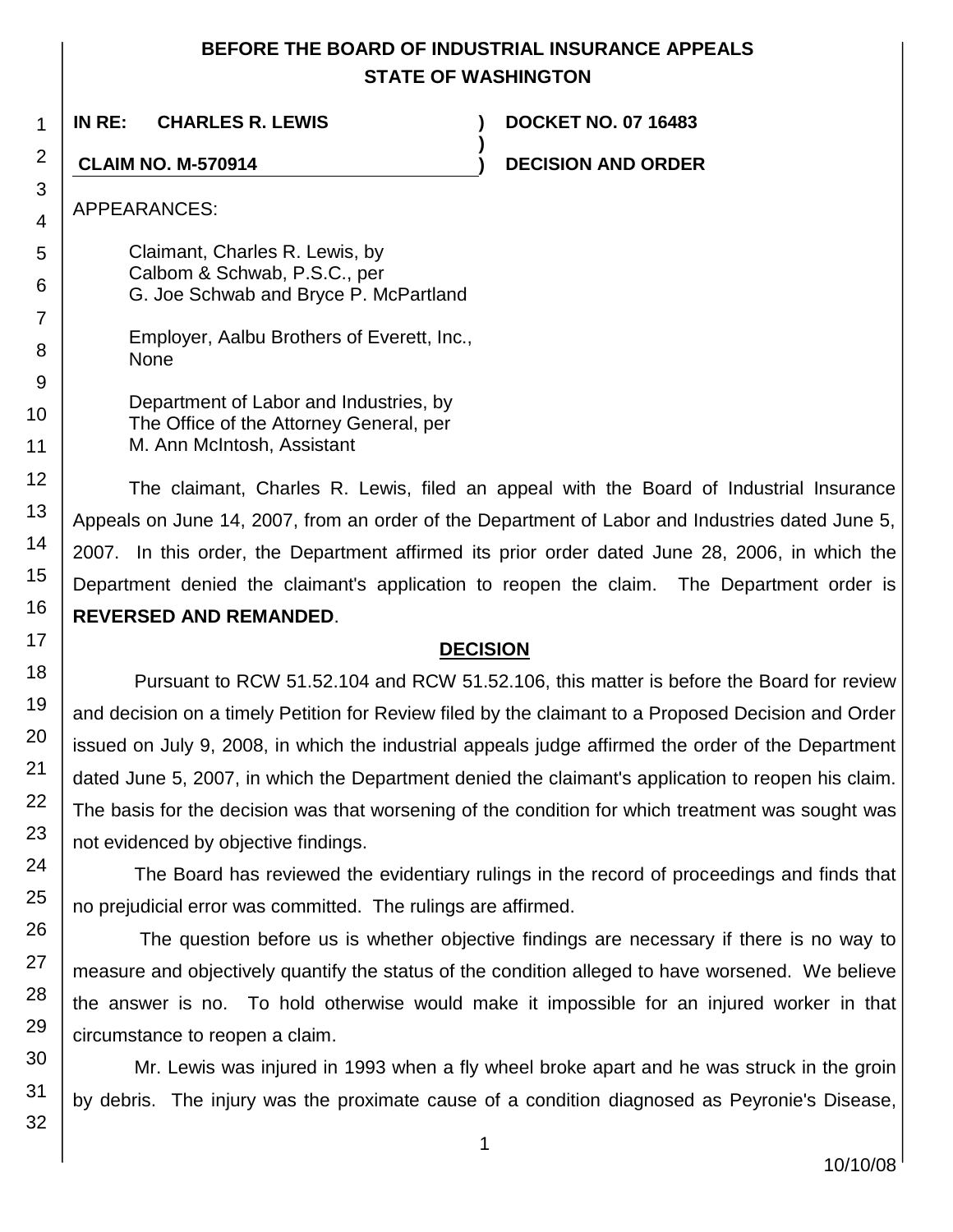1 2 3 4 which is a scarring of the inside lining of the penis. The result is poor blood flow and eventually, erectile dysfunction. Jeffrey M. Monda, M.D., is the claimant's treating physician. Dr. Monda was the only medical expert called to testify in this appeal. His explanation that the condition is progressive, with no way to objectively measure the progression of the disease, is unrebutted.

5 6 7 8 9 10 11 Mr. Lewis testified that erectile dysfunction did not develop immediately, and when it did develop, it could be alleviated with medication. That was the status of his condition when the last closing order was issued on September 13, 2003, with an award for permanent partial disability. As time passed, the medication became less and less effective, so that for the period of September 13, 2003, to June 5, 2007, the period relevant to this appeal, his condition had deteriorated from one that got some relief with the use of medication to one where medication was of no help. The treatment that is available for him now is surgical intervention.

12 13 14 15 16 RCW 51.32.160, which is commonly referred to as the aggravation statute, does not require a showing of objective findings in order to reopen a claim.<sup>1</sup> The requirement that medical testimony of worsening be supported by at least one objective finding comes from a line of Washington cases and is set out in WPI 155.09 Extent of Disability or Aggravation--Basis of Medical Opinion. See, *Dinnis v. Department of Labor and Indus.*, 67 Wn.2d 654 (1965).

17 18 19 20 21 22 But in the circumstance where the status of the injury cannot have an objective measure, we rely on another line of cases in holding that the condition is nevertheless compensable. See, *Price v. Department Labor and Indus.*, 101 Wn.2d 520, 682 P.2d 307 (1984); *Wilber v. Department of Labor and Indus.*, 61 Wn.2d 439, 378 P.2d 684 (1963); *Parks v. Department of Labor and Indus.*, 46 Wn.2d 895, 286 P.2d 104 (1955); and *Lewis v. ITT Continental Baking Co.*, 93 Wn.2d 1, 603 P.2d 1262 (1979).

23 24 25 In *Price,* the injured worker applied to reopen her claim based upon her perception of a substantial increase in pain. It was agreed that the pain was at least partly psychological in origin, and manifested itself largely, if not entirely, in ways not measurable by objective tests.

26 27 The issue before the *Price* court was whether it was proper to instruct the jury that a physician cannot rely solely on subjective complaints but must have at least one objective finding

28 29

l

<sup>30</sup> 31 32  $1$  (1)(a) If aggravation, diminution, or termination of disability takes place, the director may, upon the application of the beneficiary, made within seven years from the date the first closing order becomes final, or at any time upon his or her own motion, readjust the rate of compensation in accordance with the rules in this section provided for the same, or in a proper case terminate the payment: PROVIDED, That the director may, upon application of the worker made at any time, provide proper and necessary medical and surgical services as authorized under RCW 51.36.010. The department shall promptly mail a copy of the application to the employer at the employer's last known address as shown by the records of the department.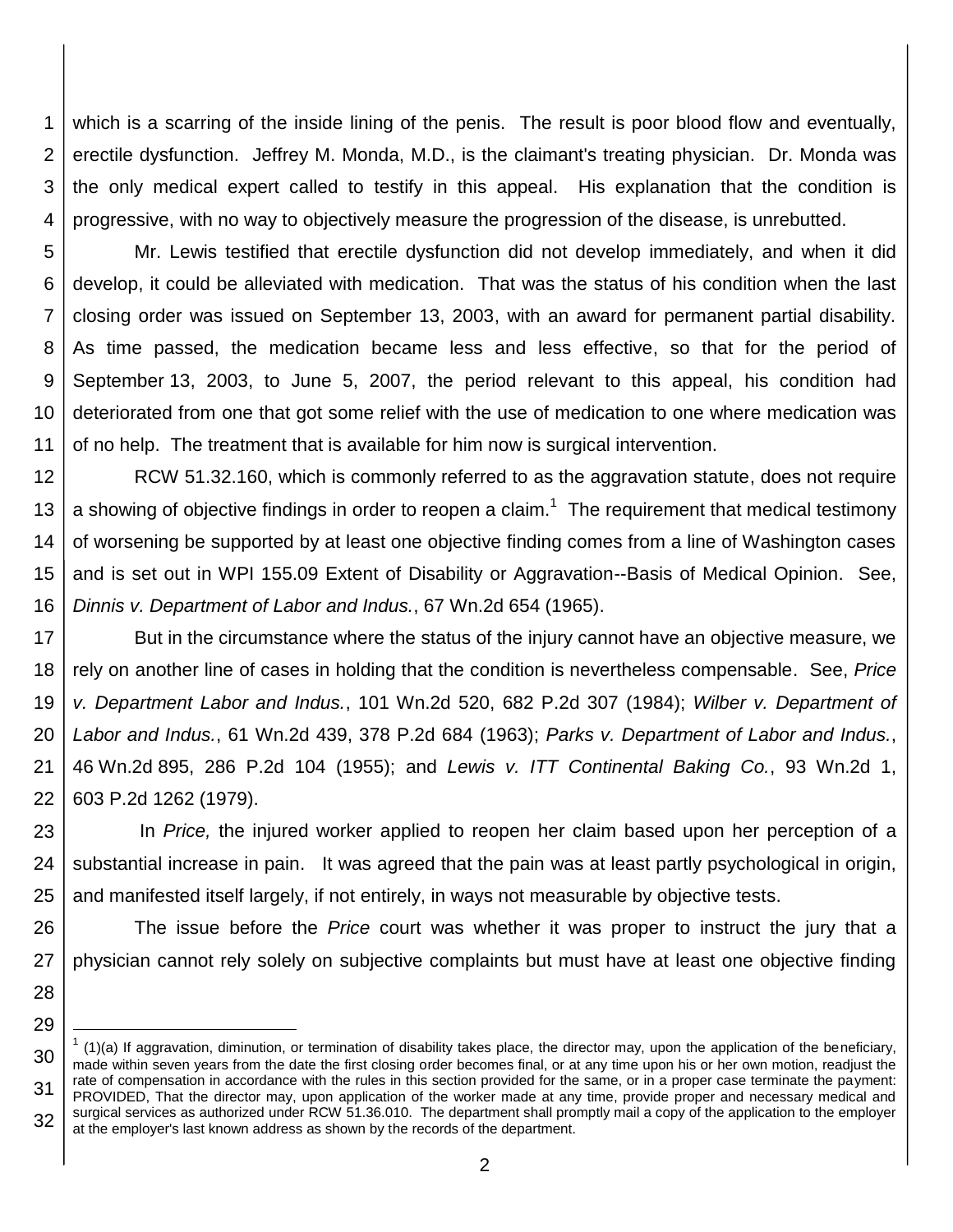1 2 3 as a basis for his opinion that a condition had worsened (WPI 155.09).<sup>2</sup> The Court held that it was not proper to instruct the jury on the objective subjective distinction in a case involving psychiatric disabilities.

4 5 6 7 8 9 10 The reasoning of the Court in this line of cases is apparent. There are some conditions that cannot be measured by the independent observation of a physician and where that is the case, it is error to make reopening dependent on the presence of objective findings. In those cases, the worker's subjective report of worsening coupled with a physician's opinion, which provides reliability for the worker's report, is sufficient. If it were otherwise, some injured workers would be unable to reopen their claim even though their condition had, in fact, worsened. We do not believe that is within the contemplation of the Workers' Compensation Act.

In *Wilber*, the Court stated:

11 12

13

14

15

16

17

18

19

20

21

22

23

24

25

26

27

28

29

30

31

The industrial insurance act, from its inception, has authorized a reopening of a case if an increase in the disability occurred or was discovered after closure. Laws of 1911, chapter 74, § 5(h) (presently codified as RCW 51.32.160) provided:

If aggravation, diminution, or termination of disability takes place or be discovered after the rate of compensation shall have been established or compensation terminated in any case the department may, upon the application of the beneficiary or upon its own motion, readjust for future application the rate of compensation in accordance with the rules in this section provided for the same, or in a proper case terminate the payments.

The purpose of this section was explained by the United States Supreme Court in *Gange Lbr. Co. v. Rowley*, 326 U. S. 295, 306, note 15, 90 L. Ed. 85, 66 S. Ct. 125, as follows:

It was exactly to prevent such rigid finality that the statute preserved both the Department's unlimited power to reopen the case and the employee's power to have it reopened as a matter of right during the limited period. From the beginning, the Act seems to have been drawn to avoid the crystallizing effects of the doctrine of *res judicata* in relation to awards, whether as against the employer or the employee. The idea apparently was that the initial award for an injury would afford compensation for harms then apparent and proved. But it was recognized, on the one hand, that all harmful consequences might not have become apparent at that time and, on the other, that harms then shown to exist might later be terminated or minimized. Cf. *Choctaw Portland Cement Co. v. Lamb*, 79 Okla. 109, 110, 189 P. 750. The purpose of the provisions for reopening, whether at the instance of

<sup>32</sup> l 2 Even then, the Note on Use to that instruction was: "This instruction may not be proper in instances of mental, emotional, post concussion syndrome, loss of hearing and loss of sight cases, because these conditions may not have objective findings present."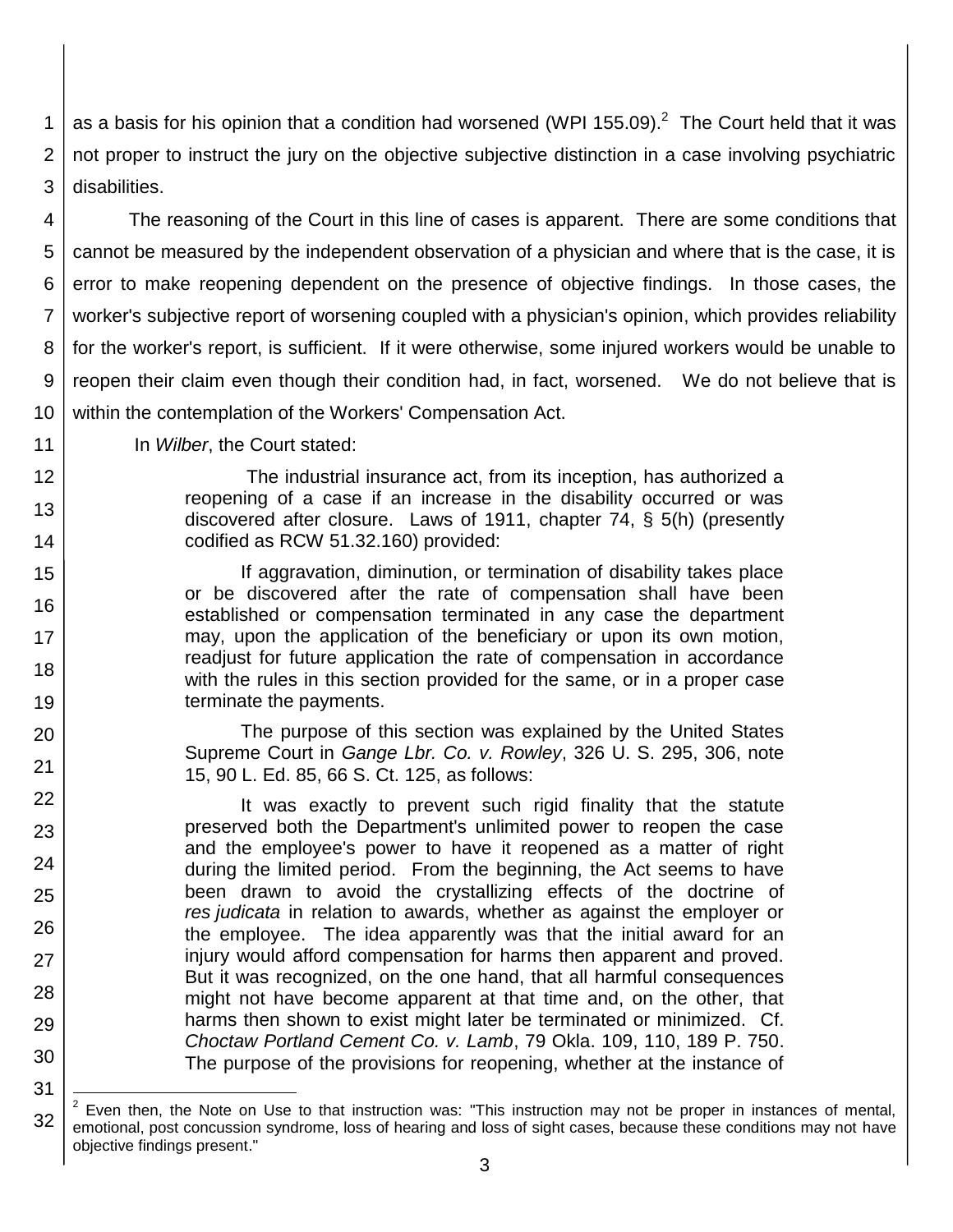the employer, the employee, or the Department, cf. notes 5 and 14, obviously was to prevent the initial award from finally cutting off power to take account of these later frequent developments. It was to maintain a mobile system, capable of adapting the amount of compensation from time to time in accordance with the facts relating to the injurious consequences for disability as they actually develop, not to cut off rigidly the power either to increase or to decrease the compensation once an award had become 'final' for purposes of appeal.

[1] The statement in the decided cases, that a change in condition may not be predicated upon the testimony of a physician who forms his opinion from subjective symptoms alone, must be taken in connection with the peculiar facts of each case.

In considering such statements made in the course of judicial reasoning, one must remember that general expressions in every opinion are to be confined to the facts then before the court and are to be limited in their relation to the case then decided and to the points actually involved.

14 *Wilbur*, at 444. (Citations omitted)

**. . . .**

1

2

3

4

5

6

7

8

9

10

11 12

13

21 22

23

24

25

26

27

28

29

15 16 17 That reasoning must be applied to this case. The condition that Mr. Lewis suffers from as a result of the industrial injury does not have objective criteria to measure worsening but he has demonstrated worsening nevertheless and is entitled to have his claim reopened.

18 19 20 The Department order dated June 5, 2007, is reversed and the claim remanded with direction to reopen the claim, and provide the claimant with proper and necessary treatment and such other benefits as required by the law and the facts.

### **FINDINGS OF FACT**

- 1. The claimant, Charles R. Lewis, filed an Application for Benefits with the Department of Labor and Industries, within one year of the injury to his groin, in which he alleged an injury occurred on May 13, 1993, during the course of his employment with Aalbu Brothers of Everett, Inc.
- On July 7, 1993, the Department issued an order in which it allowed and closed the claim.
	- On April 7, 1995, the Department issued an order, in which it allowed the claimant's December 2, 1994 application to reopen the claim. On December 3, 1997, the Department closed the claim with an award for permanent partial disability.
- 30 31 32 On November 29, 2000, the Department issued an order, which allowed the claimant's October 27, 2000 application to reopen the claim. On July 23, 2002, the Department closed the claim with no additional award for permanent partial disability. On September 18, 2003, following the claimant's protest, the Department affirmed the July 23, 2002 order.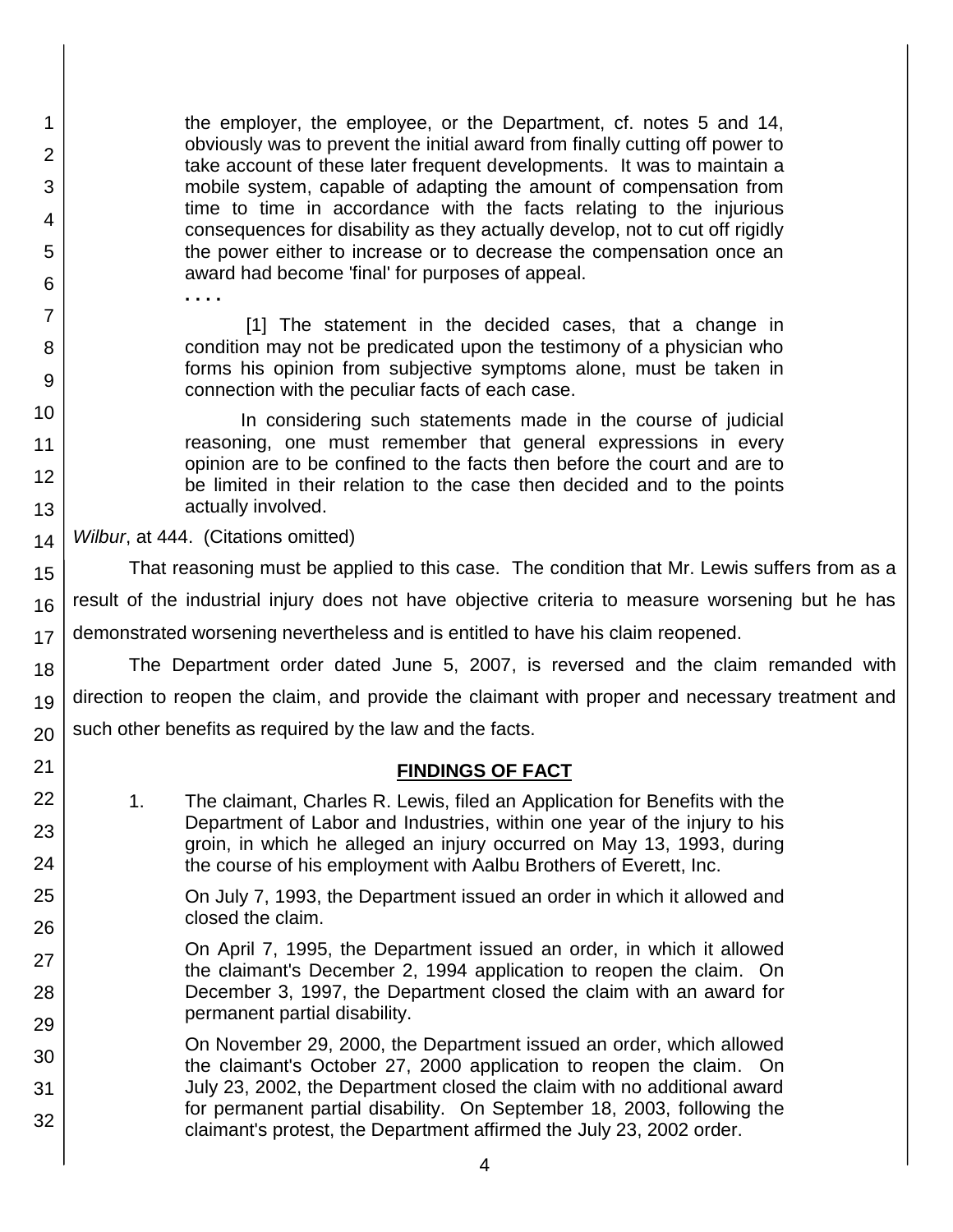| $\mathbf{1}$<br>$\overline{2}$<br>3 |                                                                                                                                                                                                                       | On March 13, 2006, the claimant filed an application to reopen his claim.<br>On June 28, 2006, following the issuance of a Department order dated<br>June 2, 2006, that extended the Department's decision period to<br>August 10, 2006, the Department denied the claimant's application on<br>the basis that the condition had not worsened since final claim closure. |  |  |
|-------------------------------------|-----------------------------------------------------------------------------------------------------------------------------------------------------------------------------------------------------------------------|--------------------------------------------------------------------------------------------------------------------------------------------------------------------------------------------------------------------------------------------------------------------------------------------------------------------------------------------------------------------------|--|--|
| 4<br>5<br>6                         |                                                                                                                                                                                                                       | On June 5, 2007, following the claimant's July 14, 2006 Protest and<br>Request for Reconsideration, the Department affirmed its order dated<br>June 28, 2006.                                                                                                                                                                                                            |  |  |
| 7<br>8<br>9                         |                                                                                                                                                                                                                       | On June 14, 2007, the claimant filed a Notice of Appeal from the June 5,<br>2007 order with the Board of Industrial Insurance Appeals. On July 10,<br>2007, the Board issued an Order Granting Appeal and assigned the<br>appeal Docket No. 07 16483.                                                                                                                    |  |  |
| 10<br>11<br>12                      | 2.                                                                                                                                                                                                                    | On May 13, 1993, the claimant sustained an injury during the course of<br>his employment with Aalbu Brothers of Everett, Inc., when a grinding<br>wheel broke apart and he was struck by debris. The industrial injury<br>was the proximate cause of a condition diagnosed as Peyronie's<br>Disease.                                                                     |  |  |
| 13<br>14<br>15                      | 3.<br>results in progressively worsening<br>Peyronie's Disease<br>erectile<br>dysfunction. There is no method available to objectively measure the<br>condition.                                                      |                                                                                                                                                                                                                                                                                                                                                                          |  |  |
| 16<br>17                            | As of September 18, 2003, the condition of erectile dysfunction had<br>4.<br>resulted in a permanent impairment equal to 10 percent of total bodily<br>impairment but could be alleviated with the use of medication. |                                                                                                                                                                                                                                                                                                                                                                          |  |  |
| 18<br>19                            | 5.<br>Between September 13, 2003, and June 5, 2007, the condition of<br>erectile dysfunction progressively worsened as evidenced by the<br>claimant's report that medication no longer provided any relief.           |                                                                                                                                                                                                                                                                                                                                                                          |  |  |
| 20<br>21                            | 6.<br>As of June 5, 2007, the claimant's condition was in need of proper and<br>necessary surgical treatment.                                                                                                         |                                                                                                                                                                                                                                                                                                                                                                          |  |  |
| 22                                  |                                                                                                                                                                                                                       | <b>CONCLUSIONS OF LAW</b>                                                                                                                                                                                                                                                                                                                                                |  |  |
| 23<br>24                            | 1.                                                                                                                                                                                                                    | The Board of Industrial Insurance Appeals has jurisdiction over the<br>parties to and the subject matter of this appeal.                                                                                                                                                                                                                                                 |  |  |
| 25                                  | 2.                                                                                                                                                                                                                    | Between September 18, 2003, and June 5, 2007, the claimant's<br>condition proximately caused by the industrial injury of May 13, 1993,<br>worsened within the meaning of RCW 51.32.160.                                                                                                                                                                                  |  |  |
| 26<br>27                            | 3.                                                                                                                                                                                                                    | As of June 5, 2007, the claimant was in need of treatment within the<br>meaning of RCW 51.32.010.                                                                                                                                                                                                                                                                        |  |  |
| 28<br>29                            | 4.                                                                                                                                                                                                                    | The Department order dated June 5, 2007, in which the Department<br>affirmed its order dated June 28, 2006, and denied the claimant's                                                                                                                                                                                                                                    |  |  |
| 30<br>31                            |                                                                                                                                                                                                                       | application to reopen the claim, is incorrect and is reversed. The claim<br>is remanded to the Department with direction to reopen the claim,                                                                                                                                                                                                                            |  |  |
| 32                                  |                                                                                                                                                                                                                       |                                                                                                                                                                                                                                                                                                                                                                          |  |  |
|                                     |                                                                                                                                                                                                                       |                                                                                                                                                                                                                                                                                                                                                                          |  |  |